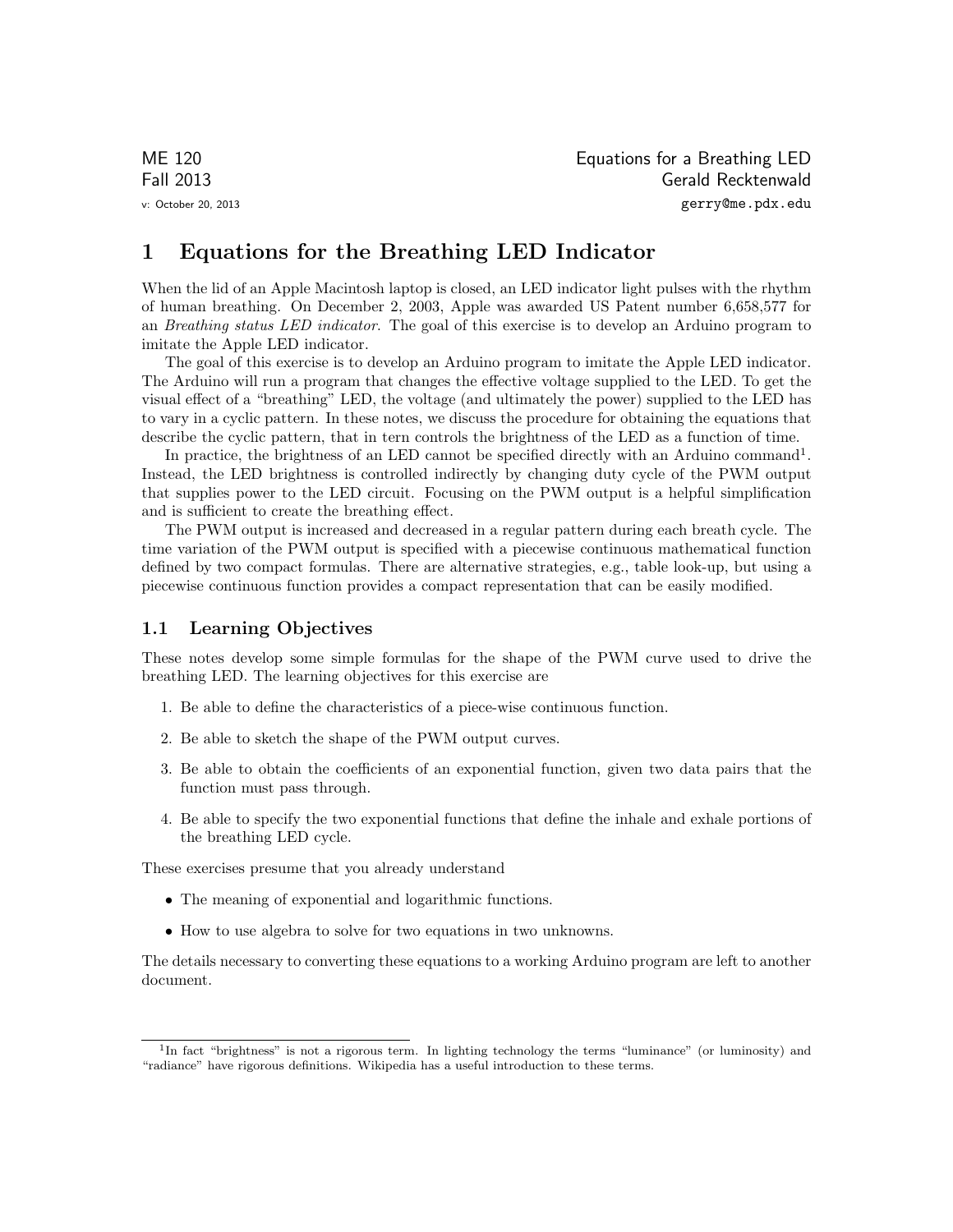## 2 Mathematical Model of the Breathing LED

The diagram in Figure 2 represents the pattern of PWM output to be used in the final implementation of the Arduino program. The shape of the curve corresponds to the growing brightness and then dimming of the LED. We will use this pattern to specify the duty cycle of the PWM output as it is controlled by the Arduino analogWrite command.

The breathing pattern has three phases: inhale, pause, and exhale. The inhale and exhale phases are modeled with exponentially increasing and exponentially decreasing functions of time. The pattern repeats every  $t_4 - t_1$ units of time. The inhale phase ends at  $t_2$ , and the exhale phase begins at  $t_3$ .



Figure 1: One breathing cycle.

### 2.1 Piecewise functions

The breathing pattern repeats indefinitely, as suggested by the diagram in Figure 2.1. We only need to define the function for the first complete cycle of inhale-pause-breath. The PWM output function is *piecewise-continuous*. The function is continuous because at no time is there a sudden change in the value of the function. Clearly the slope changes abruptly at each point marked by a solid dot. The function is called piecewise because the mathematical definition of the function (which has not yet been specified) changes along the t axis. In other words, not only is v a function of time, the definition of  $v(t)$  is different for different time intervals. The boundary for the function definitions are marked by vertical dashed lines and solid dots on the  $v(t)$  curve.

The piecewise function does not create any special difficulty for an Arduino program. The Arduino program needs a way to keep track of time so that the appropriate function for each interval can be selected.

The equations for the inhale and exhale phases are, respectively

$$
v = a_{\rm in} e^{b_{\rm in} t} \qquad \qquad v = a_{\rm ex} e^{b_{\rm ex} t} \tag{1}
$$

where  $v$  is the value sent to the PWM output. Remember that the values used in the analog Write function must be limited to the range  $0 \le v \le 255$ .



Figure 2: The continuous pattern of breathing is obtained by joining segments for individual breathing cycles. The power (or brightness) at the end of one cycle  $(t = t_3)$  should be equal to the power at the start of the next cycle.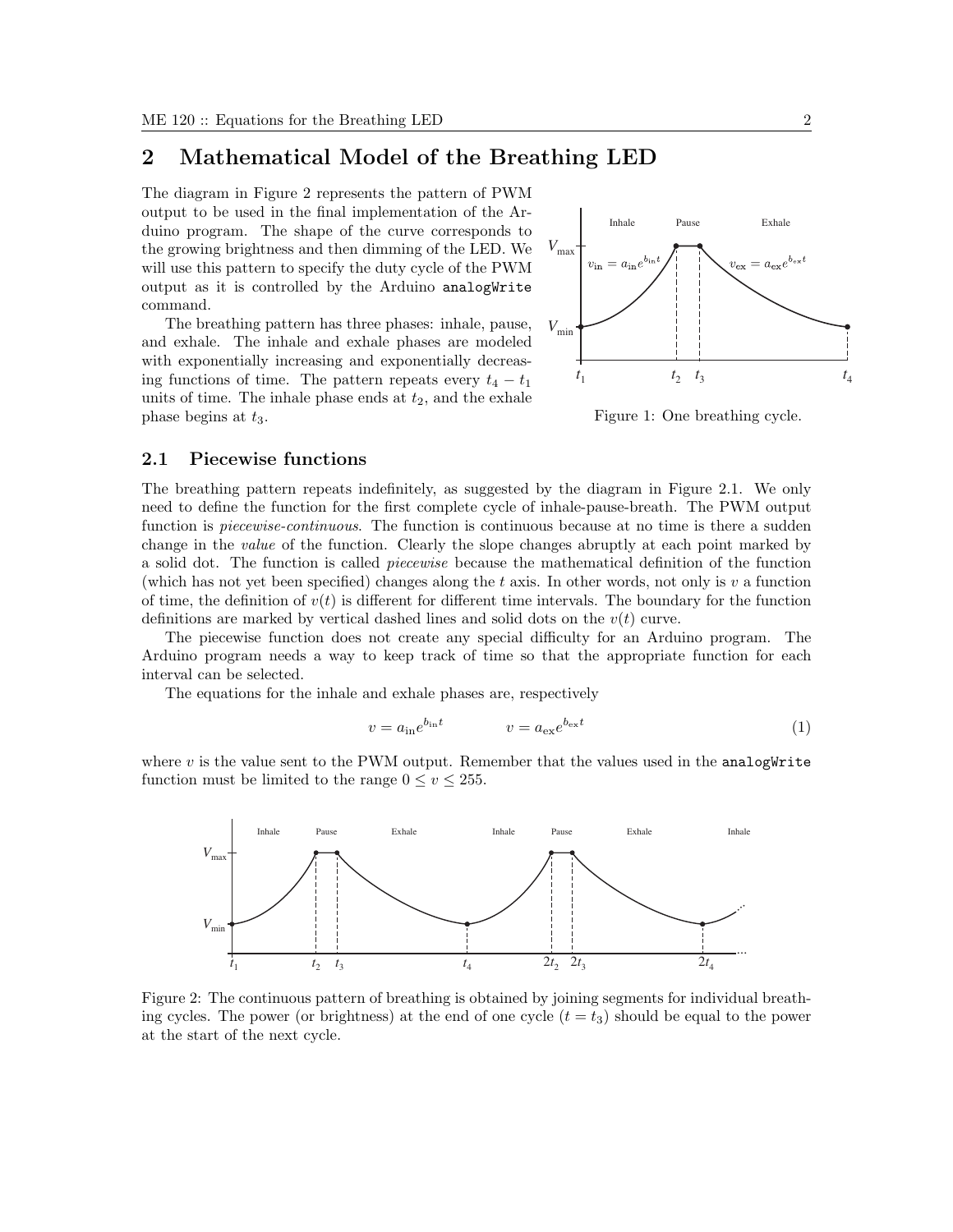The goal of these notes is to obtain formulas for  $a_{\rm in}$ ,  $b_{\rm in}$ ,  $a_{\rm ex}$  and  $b_{\rm ex}$  given specified values of v and t along the inhale and exhale curves. The equation for the pause phase is simple:  $v = V_{\text{max}}$ , where  $V_{\text{max}}$  is a constant.

### 2.2 Using Two Points to Define the Coefficients of  $v(t)$

The inhale and exhale functions are of the form

$$
v = ae^{bt} \tag{2}
$$

We require that this function pass through two points  $(t_A, v_A)$  and  $(t_B, v_B)$ . Substituting these data pairs into Equation (2) gives

$$
v_A = a e^{bt_A} \tag{3}
$$

$$
v_B = a e^{bt_B} \tag{4}
$$

Points A and B can be any two pair of  $(t, v)$  values along the inhale and exhale curves. In practice, these points will be chosen as the endpoints of the inhale curve and the endpoints of the exhale curve.

Whereas Equation (2) is the  $v(t)$  curve for any point along either the inhale or the exhale curve, Equations (3) and (4) apply to two specific data pairs. We assume that  $(t_A, v_A)$  and  $(t_B, v_B)$  are known. This leads us to interpret Equations (3) and (4) as conditions that determine the values for a and b. Therefore, by solving for the a and b that satisfy Equations (3) and (4), we obtain the coefficients of the function that passes through  $(t_A, v_A)$  and  $(t_B, v_B)$ .

#### 2.2.1 Linear Version of the Equation for Unknowns  $a$  and  $b$

Finding the values of a and b that satisfy Equations (3) and (4) is the basic problem of solving two equations for two unknowns. The equations are non-linear, but in this case that slight problem is simplified by using the properties of the natural logarithm and the exponential function. Recall that if

 $z = xy$ 

then

$$
\ln(z) = \ln(x) + \ln(y).
$$

In words: the logarithm of a product is the sum of the logarithms of the terms being multiplied. Also recall that if  $r = e^{st}$ 

then

$$
\ln(r) = st.
$$

In other words  $\ln(\bullet)$  is the inverse of  $e^{(\bullet)}$ , and  $e^{(\bullet)}$  is the inverse of  $\ln(\bullet)$ . If we take the logarithm of Equation (2) and apply the rules for manipulating logarithms of products, we get

$$
\ln(v) = \ln \left[ a e^{bt} \right] \longrightarrow \ln(v) = \ln(a) + \ln \left[ e^{bt} \right] \longrightarrow \ln(v) = \ln(a) + bt
$$

Applying that transformation to Equations (3) and (4) gives

$$
\ln(v_A) = \ln(a) + bt_A \tag{5}
$$

$$
\ln(v_B) = \ln(a) + bt_B \tag{6}
$$

These are two *linear* equations for the two unknowns,  $\ln(a)$  and b. Now that we have transformed the system of nonlinear equations to a system of linear equations, it is a matter of simple algebra to solve for the a and b. Note that once we have a value of  $\ln(a)$  we compute a with the exponential function, i.e.,  $\exp[\ln(a)] = a$ .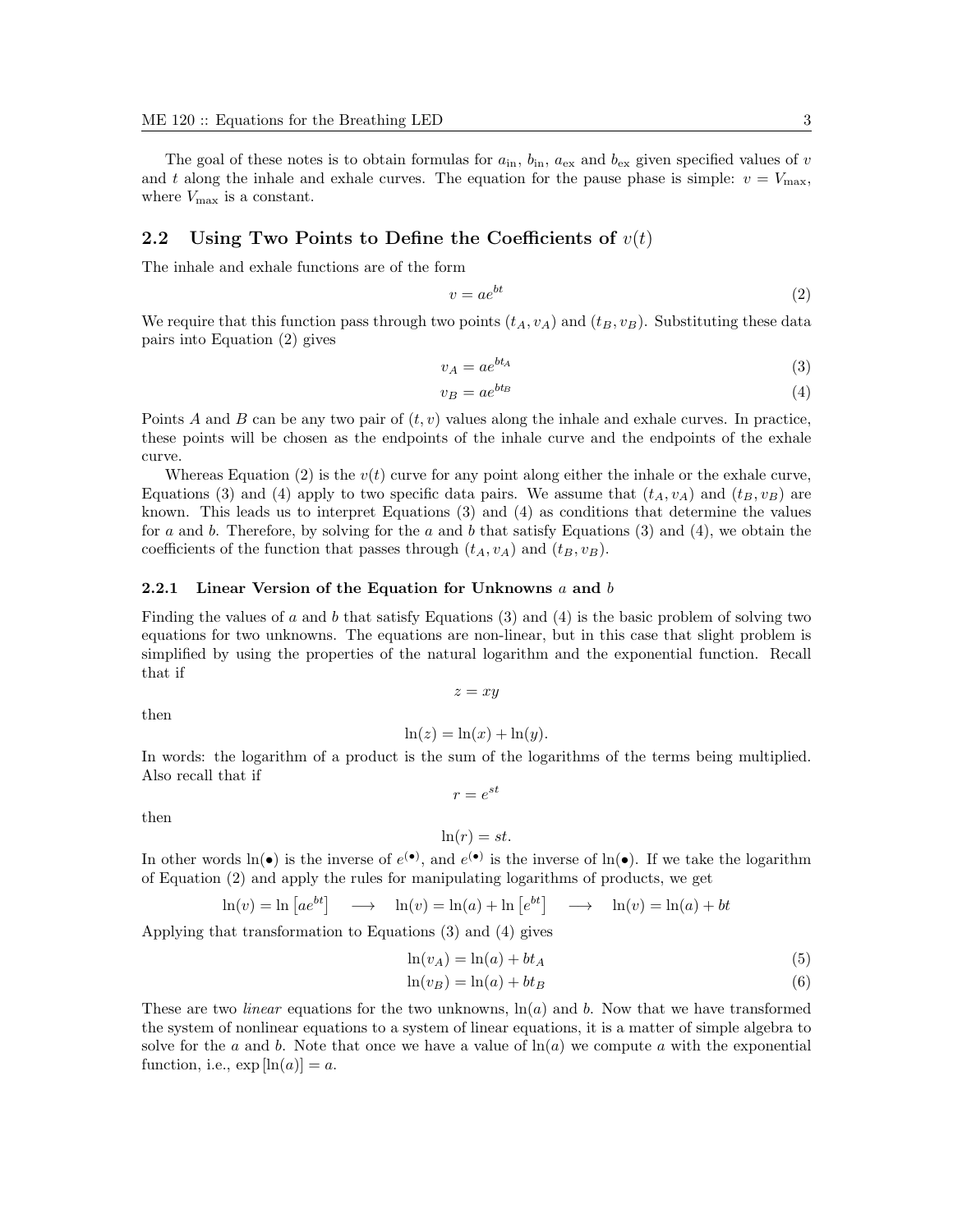#### 2.2.2 Solving for  $a$  and  $b$

Subtract Equation (6) from Equation (5) to get

$$
\ln(v_A) - \ln(v_B) = b(t_A - t_B) \tag{7}
$$

Since  $t_A$ ,  $v_A$ ,  $t_B$  and  $v_B$  are known, we can solve for b

$$
b = \frac{\ln(v_A) - \ln(v_B)}{t_A - t_B}.
$$
\n
$$
(8)
$$

Now that the formula for b is known, we can substitute Equation  $(8)$  into either Equation  $(5)$  or Equation  $(6)$  to solve for a. This involves a bit more algebraic work, but the steps are straightforward

$$
\ln(v_A) = \ln(a) + \left[\frac{\ln(v_A) - \ln(v_B)}{t_A - t_B}\right] t_A
$$
  

$$
\ln(a) = \ln(v_A) - \left[\frac{\ln(v_A) - \ln(v_B)}{t_A - t_B}\right] t_A
$$
  

$$
= \ln(v_A) \left[\frac{t_A - t_B}{t_A - t_B}\right] - \left[\frac{\ln(v_A) - \ln(v_B)}{t_A - t_B}\right] t_A
$$
  

$$
= \frac{\ln(v_A) [t_A - t_B] - [\ln(v_A) - \ln(v_B)] t_A}{t_A - t_B}
$$
  

$$
= \frac{t_A \ln(v_B) - t_B \ln(v_A)}{t_A - t_B}
$$

where, in the last step the  $+t_A \ln(v_A)$  and  $-t_A \ln(v_A)$  terms in the numerator cancel each other. Applying the exponential function to both sides of the preceding equation gives the formula for computing a

$$
a = \exp\left[\frac{t_A \ln(v_B) - t_B \ln(v_A)}{t_A - t_B}\right].
$$
\n(9)

## 3 Applying the Model Equations

In Section 2, the features of the breathing pattern were translated into mathematical formulas for brightness as a function of time. To use this model in an Arduino program we need to do some setup work to find the  $a_{\rm in}$ ,  $b_{\rm in}$ ,  $a_{\rm ex}$  and  $b_{\rm ex}$  coefficients. You are free to adjust  $V_{\rm min}$ ,  $V_{\rm max}$ ,  $t_2$ ,  $t_3$  and  $t_4$  until you get a pleasing display. It's best to assume that you will have to iterate these steps until your breathing pattern looks right.

- 1. Choose appropriate values of  $V_{\text{min}}$ ,  $V_{\text{max}}$ ,  $t_2$ ,  $t_3$  and  $t_4$ . These are somewhat arbitrary *design* choices that you make to achieve a desired look to your inhale and exhale functions. Note that  $t_1 = 0$ .
- 2. Use Equations (9) and (8) to compute  $a_{\text{in}}$  and  $b_{\text{in}}$ .
- 3. Use Equations (9) and (8) (again) to compute  $a_{\text{ex}}$  and  $b_{\text{ex}}$ .

For a given set  $a_{\rm in}$ ,  $b_{\rm in}$ ,  $a_{\rm ex}$  and  $b_{\rm ex}$  values, it is a good idea to add this step